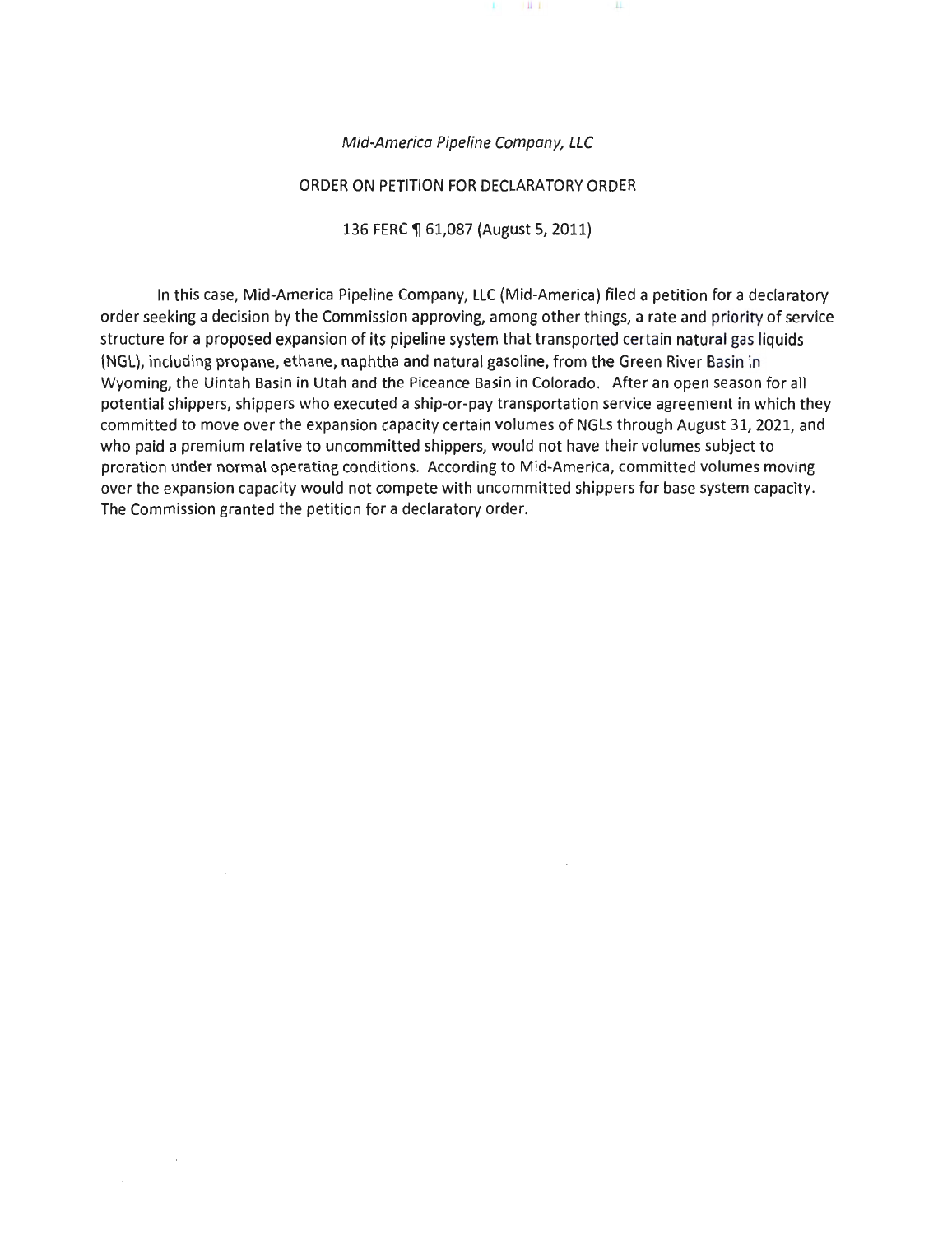# 136 FERC 161,087 UNITED STATES OF AMERICA FEDERAL ENERGY REGULATORY COMMISSION

Before Commissioners: Jon Wellinghoff, Chairman; Marc Spitzer, Philip D. Moeller, John R. Norris, and Cheryl A. LaFleur.

Mid-America Pipeline Company, LLC Docket No. OR11-11-000

# ORDER ON PETITION FOR DECLARATORY ORDER

(Issued August 5, 2011)

1. On May 26, 2011 , Mid-America Pipeline Company, LLC (Mid-America) filed a petition for a declaratory order approving the overall tariff, rate, and priority service structure for a proposed expansion (Expansion) of its existing Rocky Mountain pipeline system (Rocky Mountain System). Mid-America requests Commission action on its petition by August 1, 2011.

2. Mid-America states that the Expansion will provide much-needed additional capacity for the transportation of natural gas liquids (NGL) on the Rocky Mountain System from three producing basins (Green River in Wyoming, Uintah in Utah, and Piceance in Colorado) to the terminus of the Rocky Mountain System at the Hobbs/Gaines, Texas fractionation hub (Hobbs). Further, states Mid-America, the Expansion will make it possible to increase the NGL supply to downstream destinations served by connecting pipelines, such as the pipeline owned by its affiliate Seminole Pipeline Company (Seminole).<sup>1</sup> Mid-America emphasizes that existing shippers' capacity rights will be preserved and that uncommitted shippers will continue to have access to the majority of Rocky Mountain System capacity after the Expansion goes into service.

3. As discussed below, the Commission grants Mid-America's petition for a declaratory order.

<sup>&</sup>lt;sup>1</sup> Mid-America explains that it participates with Seminole in joint rates for the transportation of demethanized mix from Mid-America's Rocky Mountain System origins to Mont Belvieu, Texas.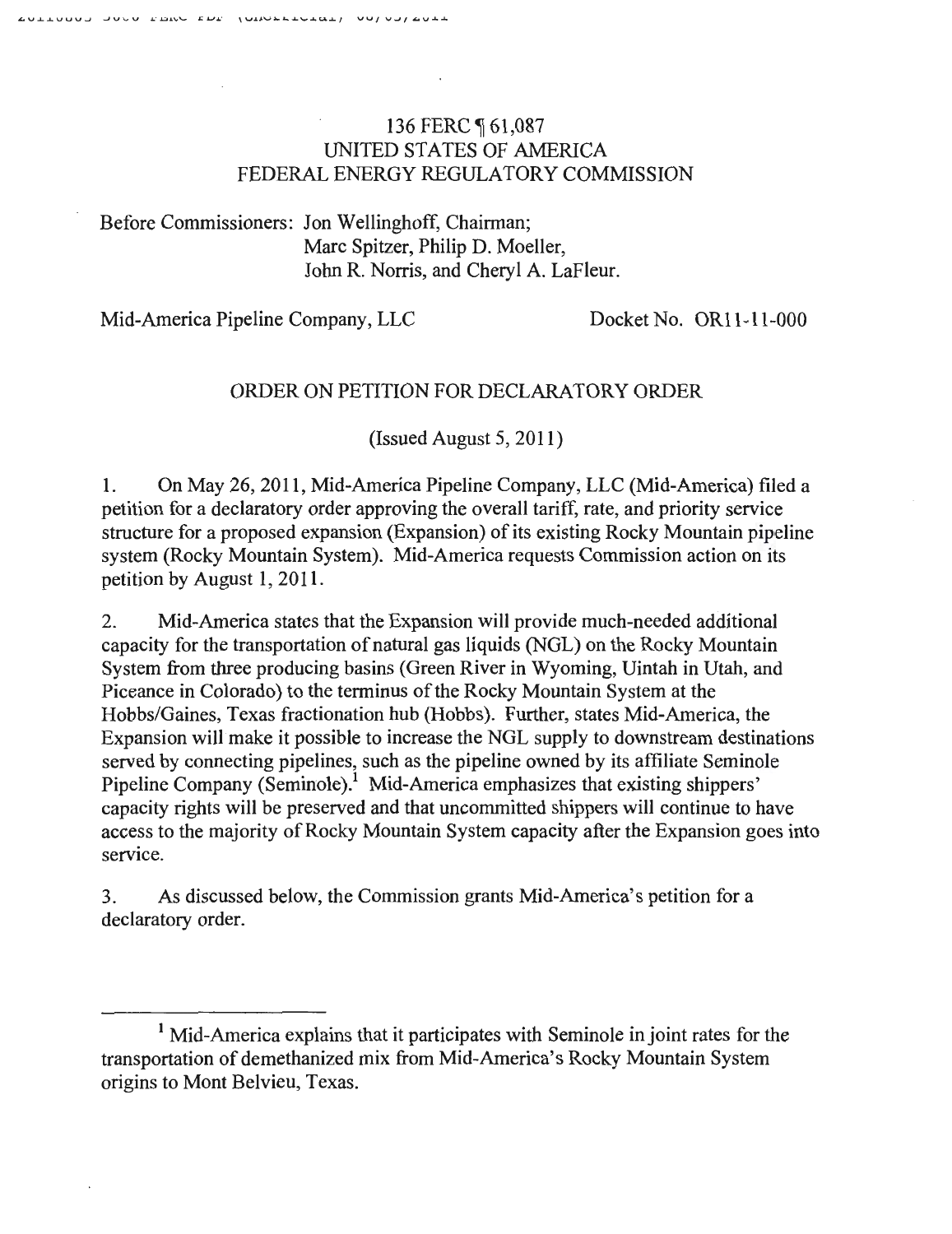Docket No. OR11-11-000 -2-

### **Background**

4. Mid-America states that it is a common carrier oil pipeline regulated by the Commission pursuant to the Interstate Commerce Act  $(ICA)^2$  and that it transports NGLs. including propane, butane, isobutane, naphtha, natural gasoline, and ethane. Mid-America explains that it has achieved the current capacity on the Rocky Mountain System by constructing six previous expansions to meet increased demand, beginning in 1973 and extending to the last one in 2007.

5. Mid-America states that gas production and processing in the Green River, Uintah, and Piceance Basins are increasing rapidly.<sup>3</sup> In fact, continues Mid-America, Wyoming (particularly the Green River Basin) is one of the top natural gas producing states, typically accounting for almost one-tenth of U.S. gas production. Further, states Mid-America, production in Utah (particularly the Uintah Basin) typically accounts for two percent of U.S. gas production, while Colorado typically accounts for almost five percent of gas production.4 Mid-America adds that natural gas production and the need for gas processing in the region are expected to continue to increase, with several gas processing plants in the region either having completed capacity expansions or planning major capacity increases.

2 . 49 U.S.C. App. *§* 1 *(et seq.)* (1988).

 $3$  Mid-America states that, in the period from 1995 to 2004, gas processing capacity grew from 4,730 million cubic feet per day (cfd) to 6,920 million cfd in Wyoming (46.3 percent increase); from 1,490 million cfd to 2,093 million cfd in Colorado (40.5 percent increase); and from 779 million cfd to 970 million cfd in Utah (24.5 percent increase). *See* U.S. Energy Information Administration (EIA), Natural Gas Processing: The Crucial Link Between Natural Gas Production and Its Transportation to Market. Mid-America states that this information is *available at* http://www.eia.doe. gov/pub/oil\_gas/natural\_gas/feature\_articles/2006/ngprocess/ngprocess.pdf). Moreover, states Mid-America, over that same time period, proven natural gas reserves in Wyoming and Colorado grew by more than 18.6 trillion cubic feet (45 percent increase).

4 Mid-America cites Natural Gas Production, Transmission, and Consumption, by State, 2009. Mid-America points out that this information is *available on-line at*  http://www.eia.doe.gov/natural\_gas/data\_publications/natural\_gas\_annual/nga.html.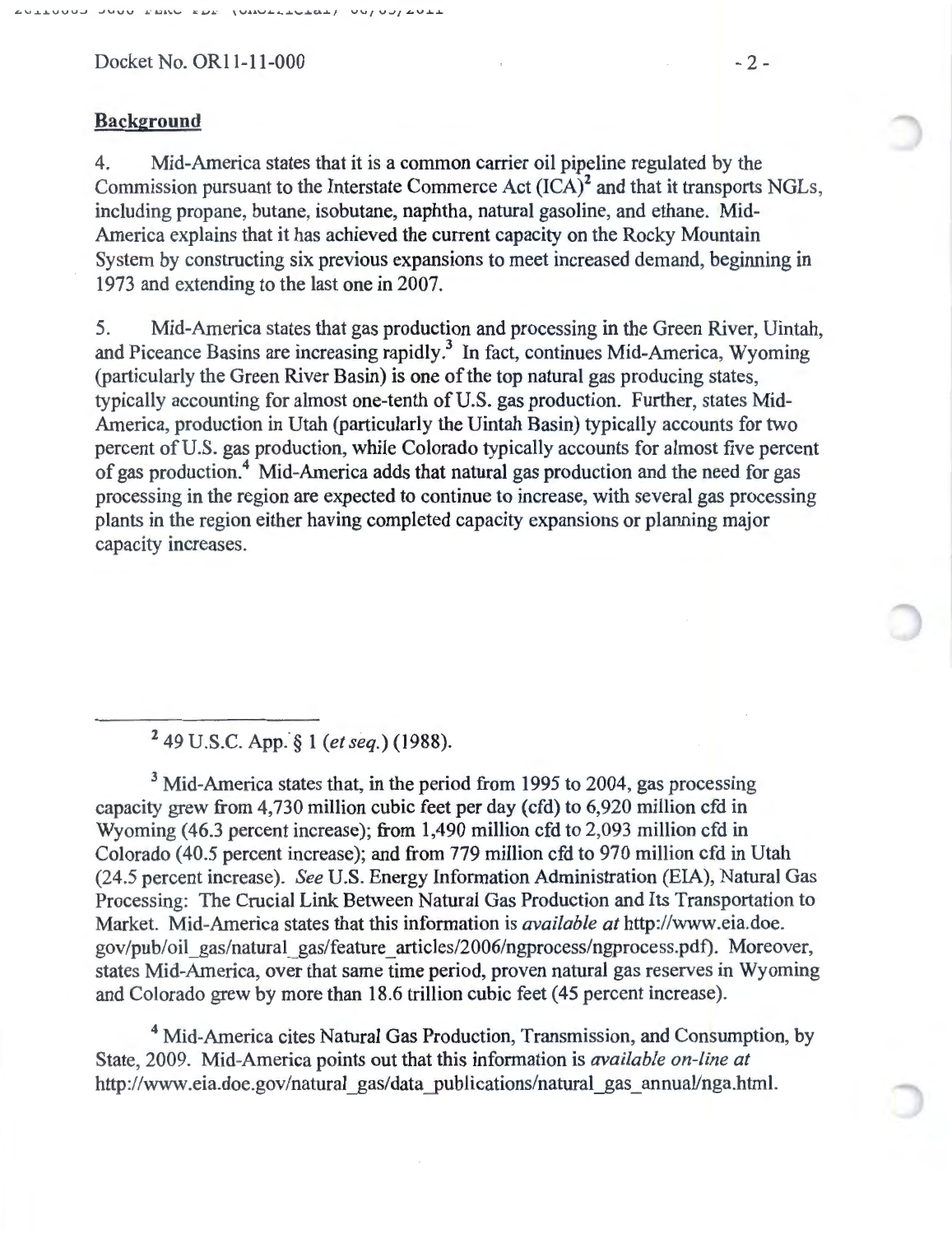$Dacket No. OR11-11-000$  - 3 -

### **Description of the Expansion**

6. Mid-America states that the Expansion will increase pumping power by adding up to 275 miles of new 16-inch pipeline loops and pump modifications.<sup>5</sup> According to Mid-America, when the Expansion is completed, it will increase capacity on the Rocky Mountain System by as much as 85,000 barrels per day (bpd), from 275,000 bpd to 360,000 bpd, depending upon the level of volume commitments received. Further, continues Mid-America, the Expansion is expected to require a capital investment of up to \$735 million. To meet its schedule of placing the Expansion in service by the third quarter, Mid-America explains that it must begin various engineering, procurement, and permitting activities and that it must obtain regulatory approvals as soon as possible.

7. Additionally, Mid-America emphasizes that it must obtain sufficient volume commitments to make the Expansion possible, which in tum requires that committed shippers be assured that they will be able to ship their barrels through the Rocky Mountain System. Mid-America points out that it conducted a public open season (from March 29, 2011, to April 29, 2011), offering all interested shippers an equal right to participate.6 Mid-America explains that it asked shippers to execute Transportation Service Agreements (TSA), committing to ship-or-pay contracts, and it obtained initial shipper volume commitments totaling 38,500 bpd. Mid-America also states that it afforded each committed shipper a one-time right (to be exercised no later than December 31, 2011) to request additional capacity up to an aggregate total of 46,500 bpd, thereby potentially increasing the size of the Expansion to 85,000 bpd.

8. According to Mid-America, those shippers making volume commitments during the open season will pay a premium rate that will exceed the existing applicable general commodity rates. In return, continues Mid-America, those shippers will not be subject to prorationing of their committed volumes under normal operating conditions, but instead will be subject to prorationing only in unusual circumstances, such as shipper breach or *force majeure.* However, Mid-America emphasizes that existing shippers' capacity rights will be preserved.

<sup>5</sup> Mid-America states that the various components of the Expansion are described in greater detail in the Affidavit of James M. Collingsworth, which Mid-America includes with its petition as Attachment 1.

<sup>6</sup> Mid-America states that the Notice of Open Season incorporated the *pro forma*  TSA, which includes as an exhibit the proposed amendments to Mid-America's rules and regulations tariff that would exempt the committed volumes, which pay a premium rate, from prorationing under ordinary operating circumstances. According to Mid-America, other than filling in the blanks, all shippers executed the TSA without modification.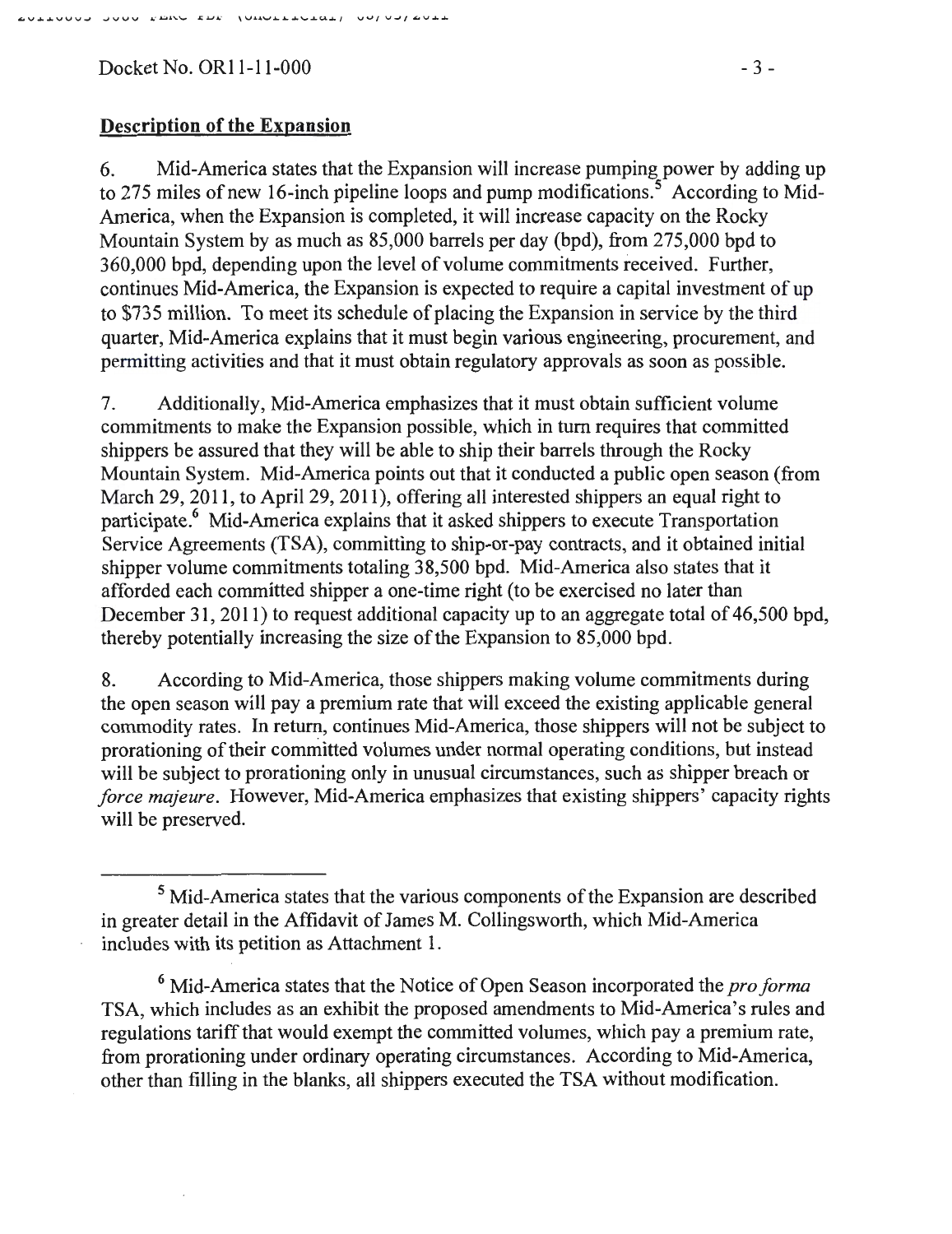Docket No. OR11-11-000 -4 -

- 9. Mid-America seeks the following rulings:
	- a. That the terms of the TSA executed by the committed shippers (including the agreed-upon tariff, rate, and priority service structure) will be upheld and applied during the agreed term of the TSA as between Mid-America and the shippers that made volume commitments during the open season.
	- b. That Mid-America may provide the new capacity created by the Expansion as priority committed space for shippers that have committed to move volumes on ship-or-pay basis at a premium rate pursuant to the terms of the TSA.

Mid-America contends that the Commission has approved similar TSA terms providing priority service for committed shippers.<sup>7</sup>

# Description of the TSA<sup>8</sup>

10. Because of the substantial investment required (up to \$735 million), Mid-America maintains that it cannot justify constructing the Expansion without the financial support of committed shippers who will share in the financial risk of the project. Mid-America points out again that those shippers have executed TSAs committing them to move a total of38,500 bpd of new volumes on the expanded segments of the Rocky Mountain System, with the option of increasing their commitments to a total of 85,000 bpd. Mid-America states that, in addition, the TSAs obligate the committed shippers to ship-or-pay for their committed volumes for an initial term ending August 31, 2021, with the option of one additional five-year term.<sup>9</sup> Mid-America emphasizes again that committed shippers paying a premium rate will not be subject to prorationing under normal operating conditions, in contrast to the uncommitted shippers that pay lower rates and make no

<sup>7</sup> Mid-America cites *Enbridge Pipelines (North Dakota) LLC*, 133 FERC  $\P$  61,167, at P 37-41 (2010) *(Enbridge North Dakota); Mid-America Pipeline Company, LLC,*  116 FERC  $\P$  61,040, at P 24 (2006).

<sup>8</sup> Attachment 2 to Mid-America's petition is the Notice of Binding Open Season. The notice includes the *pro forma* TSA.

<sup>9</sup> Mid-America cites the TSA at Articles 6.1 and 2.2.1. Mid-America states that, under the TSA, "Commitment Volumes" are those volumes the committed shippers have agreed to ship above their historical "Base Volumes."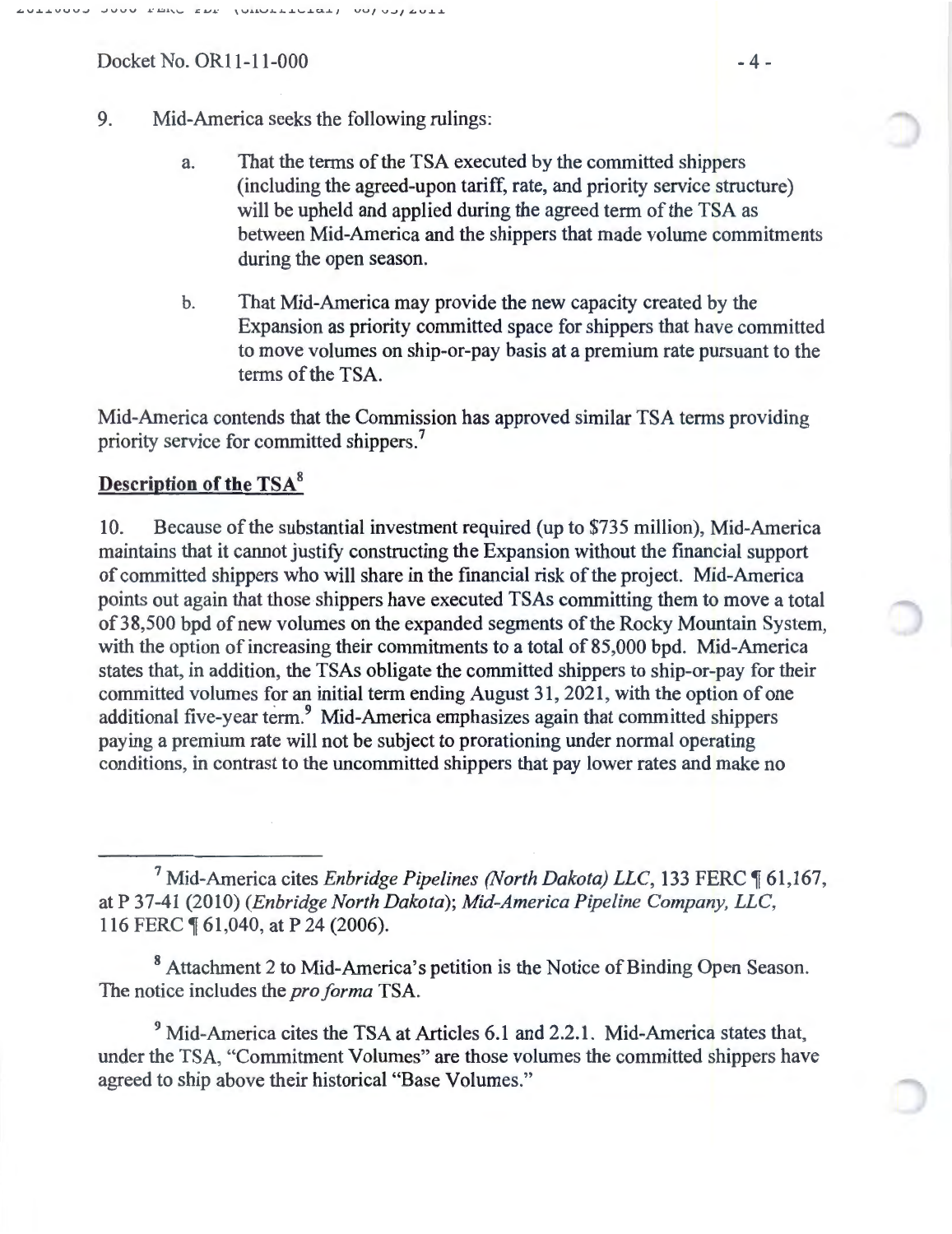$Docket No. OR11-11-000$  - 5-

long-term financial commitment to support the Expansion.<sup>10</sup> Mid-America also maintains that uncommitted shippers will benefit from the Expansion because the committed volumes will move on the Expansion space and will not compete for space with uncommitted shippers on the base capacity.

11. Mid-America explains that the uncommitted shippers will continue to be charged a significantly lower rate than the rate applicable to the committed volumes and will pay on a volumetric or usage basis. According to Mid-America, the TSA establishes rates for committed volumes of 495.60 cents per barrel (cpb) for shipments to Hobbs and 567.00 cpb for shipments to Mont Belvieu destinations (referred to in the tariff as "Group 950").<sup>11</sup> Mid-America emphasizes that those rates exceed the highest general commodity rates to the applicable destinations that uncommitted shippers pay (392.12 cpb to Hobbs and 499.85 cpb to Group 950). Finally, Mid-America explains that the TSAs establish that the higher rates for committed volumes also will be subject to annual escalation adjustments. <sup>12</sup>

# **Mid-America's Argument**

12. Mid-America asserts that an expedited declaratory order is appropriate in this case, as the Commission has recognized in other cases.<sup>13</sup> For example, states Mid-America, in *Express Pipeline System (Express),* the Commission issued a declaratory order over the objection of parties that argued that the issues should be deferred until the pipeline was built. The Commission stated as follows:

<sup>11</sup> Mid-America states that movements to Mont Belvieu are made pursuant to the Mid-America/Seminole joint rate set forth in Mid-America's tariff. Mid-America explains that the premium rate for committed movements to Mont Belvieu will be pursuant to a new joint rate to be included in Mid-America's tariff.

<sup>12</sup> Mid-America cites TSA at Articles 4.1.3 through 4.1.6. Mid-America states that the deficiency fee set forth in Article 4.1.2 of the TSA also will be subject to such escalation adjustments. Exhibit C to the TSA provides examples of how the rate and escalation calculations described in Article 4 of the agreement would work in practice.

13 Mid-America cites, *e.g., Enbridge Pipelines (North Dakota) LLC,* 133 FERC <sup>~</sup>61 ,167, at P 40 (2010); *CCPS Transportation, LLC,* 121 FERC ~ 61,253 (2007); *Calnev Pipe Line LLC, 120 FERC*  $\P$  61,073 (2007); *Enbridge Energy Company., Inc.,* 110 FERC ~ 61,211 (2005); *Plantation Pipe Line Co.,* 98 FERC ~ 61,219 (2002).

<sup>&</sup>lt;sup>10</sup> The provisions of the proposed *pro forma* tariff amendments reflecting those procedures are included as Exhibit B to the TSA.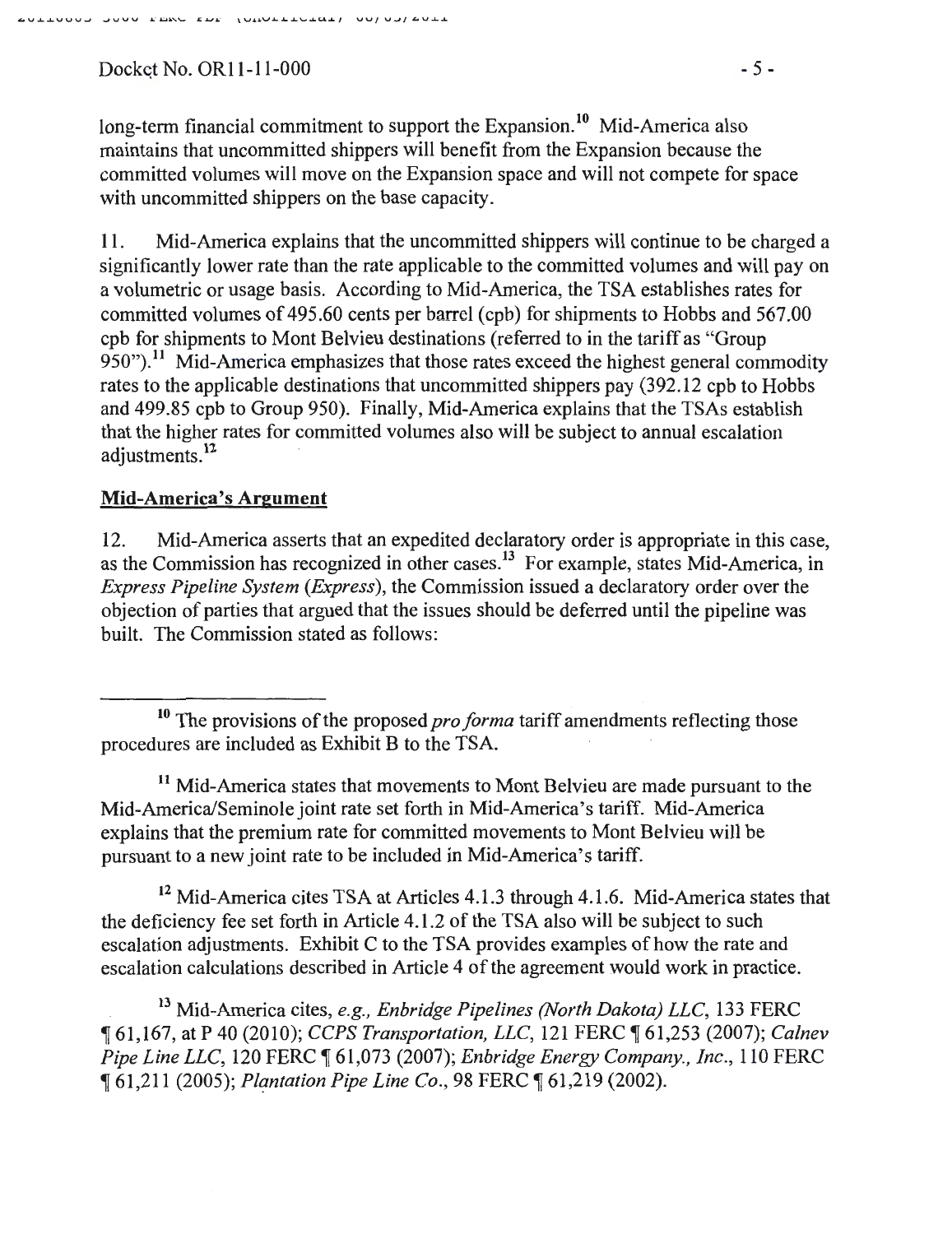Docket No. OR11-11-000 - 6 - 6

[I]t is better to address these issues [term rate structure and validity of proposed rates] in advance of an actual tariff filing than to defer until the rate filing is made, when the decisionmaking process would be constrained by the deadlines inherent in the statutory filing procedures. The public interest is better served by a review of the issues presented before a filing to put the rates into effect.<sup>14</sup>

13. Mid-America asserts that, to minimize the risk of the in-service date slipping beyond the third quarter of 2014, it needs to move forward with a number of items so that the construction team can be ready once it receives the required regulatory approvals. Mid-America explains that those items include detailed engineering and procurement activities, power infrastructure commitments, and Bureau of Land Management and Bureau of Indian Affairs permitting. Mid-America cautions that, if it is forced to defer planned near-term execution activities for longer periods of time, a number of risks to the project could arise: (1) the potential loss of commercial relationships; (2) the risk of incurring additional internal/external labor costs to re-do or update work left idle too long; and (3) a higher risk that power infrastructure upgrades and long-lead materials could be late. Moreover, Mid-America contends that delays in this project could delay natural gas drilling and increased production initiatives currently underway in the Green River, Uintah, and Piceance Basins.

14. Mid-America argues that the Commission has broad discretion under the ICA to approve its proposal, including the discretion to approve priority contract service under appropriate circumstances.15 Similarly, continues Mid-America, this Commission has exercised its discretion under the ICA to approve various methods for allocating capacity among different categories of shippers. Mid-America emphasizes that the Commission has stated that "[t]here is no single method of allocating capacity in times of excess demand . . . and pipelines should have some latitude in crafting allocation methods to meet circumstances specific to their operations."<sup>16</sup>

<sup>14</sup> Mid-America cites *Express Pipeline Partnership*, 76 FERC ¶ 61,245, at 62,253, *reh* 'g *denied,* 77 FERC ~ 61,1 88 ( 1996).

15 Mid-America cites ICA §§ 1(4), 3(1). Mid-America also cites, *e.g., Sea-Land*  . *Services, Inc.* v. *ICC,* 738 F.2d 1311 , 1319 (D.C. Cir. 1984) (explaining that "Congress has delegated broad legislative discretion to the Commission to determine when differential treatment amounts to improper discrimination among shippers and when such treatment is justified by relevant dissimilarities in transportation conditions").

<sup>16</sup> Mid-America cites *Mid-America Pipeline Co., LLC,* 106 FERC ¶ 61,094, at 61 ,336 (2004) (citing *SFPP, L.P.,* 86 FERC ~ 61,022, at 61,115 (1999); *Total Petroleum*  (continued)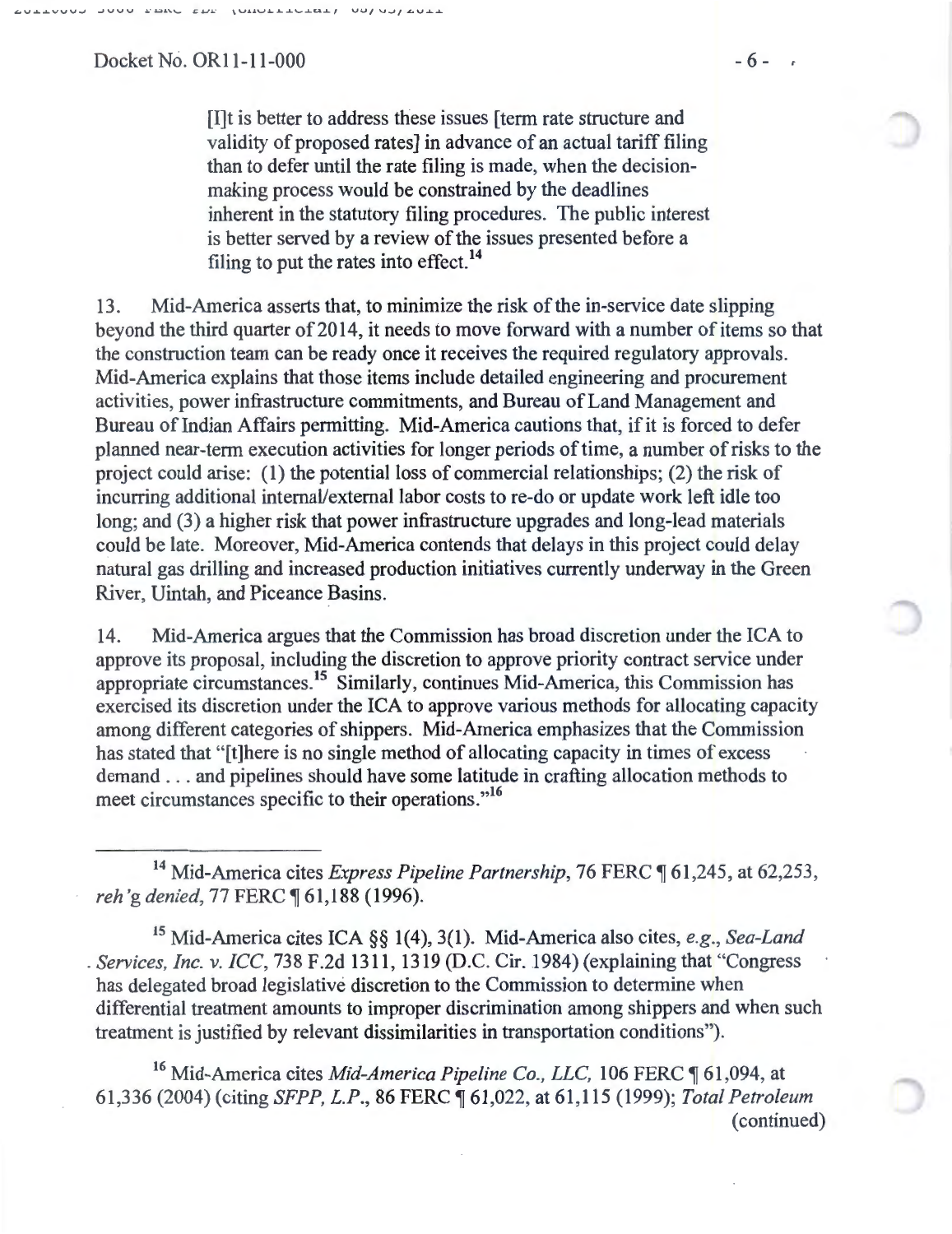### Docket No. OR11-11-000 - 7 -

15. Mid-America maintains that the Commission generally has found similar proposals to be reasonable and non-discriminatory if uncommitted shippers have sufficient capacity available to them and are not denied access to the line. Mid-America contends that, in *Enbridge North Dakota,* the Commission approved a proposal that gave committed shippers priority service on 40 percent of overall pipeline capacity while reserving 60 percent of capacity for uncommitted shippers.<sup>17</sup> Mid-America also cites another Commission decision approving the reservation of approximately a quarter of overall capacity for existing dedicated shippers, with the remaining capacity available to uncommitted shippers.<sup>18</sup> Mid-America emphasizes that the Commission found in that case that proposal was "not discriminatory" because all shippers were "equally eligible to participate," and no shipper would "be denied access even if they do not sign long-term volume dedications."<sup>19</sup>

16. By contrast, continues Mid-America, in instances where the Commission has rejected priority service proposals for oil pipelines, it typically has done so where it found that uncommitted shippers would be denied reasonable access to the line. Mid-America recognizes that, while the Commission "has not established a stated minimum percentage of capacity that must be set aside" for uncommitted shippers and has made clear that "[e]ach proposal presented to the Commission is appraised on its own merits,"<sup>20</sup> the Commission "has never approved anything less than a 10-percent set-aside for uncommitted shippers to preserve the common carrier obligation."21 Thus Mid-America

*Inc. v. Citgo Products Pipeline, Inc., 76 FERC*  $\llbracket 61,164, at 61,947 (1996)$ . Mid-America also cites, *e.g., Bridger Pipeline, LLC*, 123 FERC ¶ 61,081 (2008); *ConocoPhillips Transportation Alaska, Inc., 112 FERC* 161,213 (2005).

<sup>17</sup> Mid-America cites *Enbridge Energy (North Dakota) LLC*, 133 FERC 161,167, at P 7, 12, 40 (2010). *Id.* P 37, 40.

<sup>18</sup> Mid-America cites *Mid-America Pipeline Company, LLC*, 116 FERC ¶ 61,040, at P 23-24 (2006).

 $19$  *Id.* 

<sup>20</sup> Mid-America cites *CPS Transportation, LLC*, 122 FERC ¶ 61,123, at P 14 (2008).

<sup>21</sup> Mid-America cites, *e.g., CCPS Transportation, LLC*, 121 FERC ¶ 61,235, at P 17 n.33 (2007) (requiring 10 percent of expansion volumes to be reserved for uncommitted shippers in order to ensure that uncommitted shippers' access to overall post-expansion capacity did not drop below 10 percent).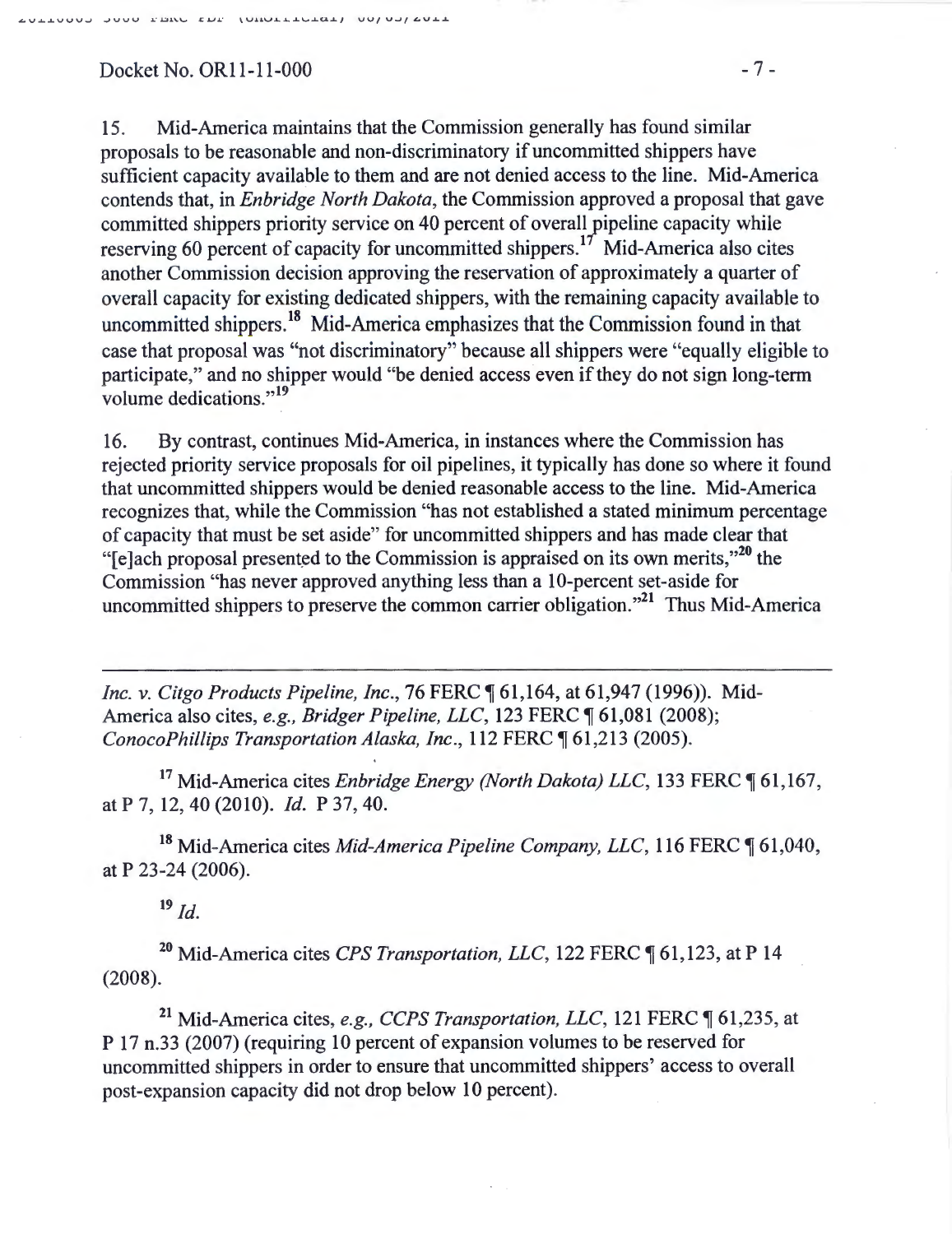$Docket No. OR11-11-000$  - 8 -

states that, in *Enbridge (U.S.) Inc. and ExxonMobil Pipeline Co.*<sup>22</sup> the Commission found that reserving 90 percent of total system capacity for priority shippers would unreasonably restrict access by uncommitted shippers. Mid-America also cites *Texaco Pipeline Inc.*,<sup>23</sup> in which the Commission rejected "as preferential a proposed tariff provision that would essentially lock Uncommitted Shippers out of 80 percent of the pipeline's [total] capacity." Likewise, continues Mid-America, in another case, the Commission also rejected as unreasonable a proposal that would provide "uncommitted shippers with access to only 5.75 percent of the pipeline's capacity" and reserve 94.25 percent of total system capacity for committed shippers.<sup>24</sup>

### Notice and Interventions

17. Public notice of the petition was issued on June 21, 2011, with interventions and protests due on or before July 8, 2011. Pursuant to Rule  $214<sup>25</sup>$  all timely filed motions to intervene and any unopposed motions to intervene out-of-time filed before the issuance date of this order are granted. Granting late intervention at this stage of the proceeding will not disrupt the proceeding or place additional burdens on existing parties. No protests or adverse comments were filed.

### Commission Analysis

18. The Commission finds that Mid-America's proposal is consistent with applicable policy and precedent, including orders addressing previous expansions of Mid-America's system. Mid-America has demonstrated that current volumes and projected increases in production from the Green River, Uintah, and Piceance Basins have strained the capacity of its Rocky Mountain System. To alleviate this strain and move high demand NGLs to processing facilities and ultimately to market, Mid-America needs to undertake a capitalintensive expansion project, requiring over \$700 million of investment. Without the support of committed shippers to share in the financial risk of the Expansion, there is the possibility that the additional capacity would not be constructed in a timely manner. To provide financial clarity to move the project forward, Mid-America's proposed TSA requires shippers to commit to a ship-or-pay contract at premium rates for an initial term ending August 31, 2021. In exchange for the commitment, the TSA provides that the committed volumes will not be subject to prorationing.

<sup>22</sup> 124 FERC **[61,199 (2008)**.

 $23$  74 FERC  $\P$  61,071, at 61,201 (1996).

<sup>24</sup> TransCanada Keystone Pipeline, L.P., 125 FERC ¶ 61,025, at P 47-48 (2008).

25 18 C.P.R. § 385.214 (2011).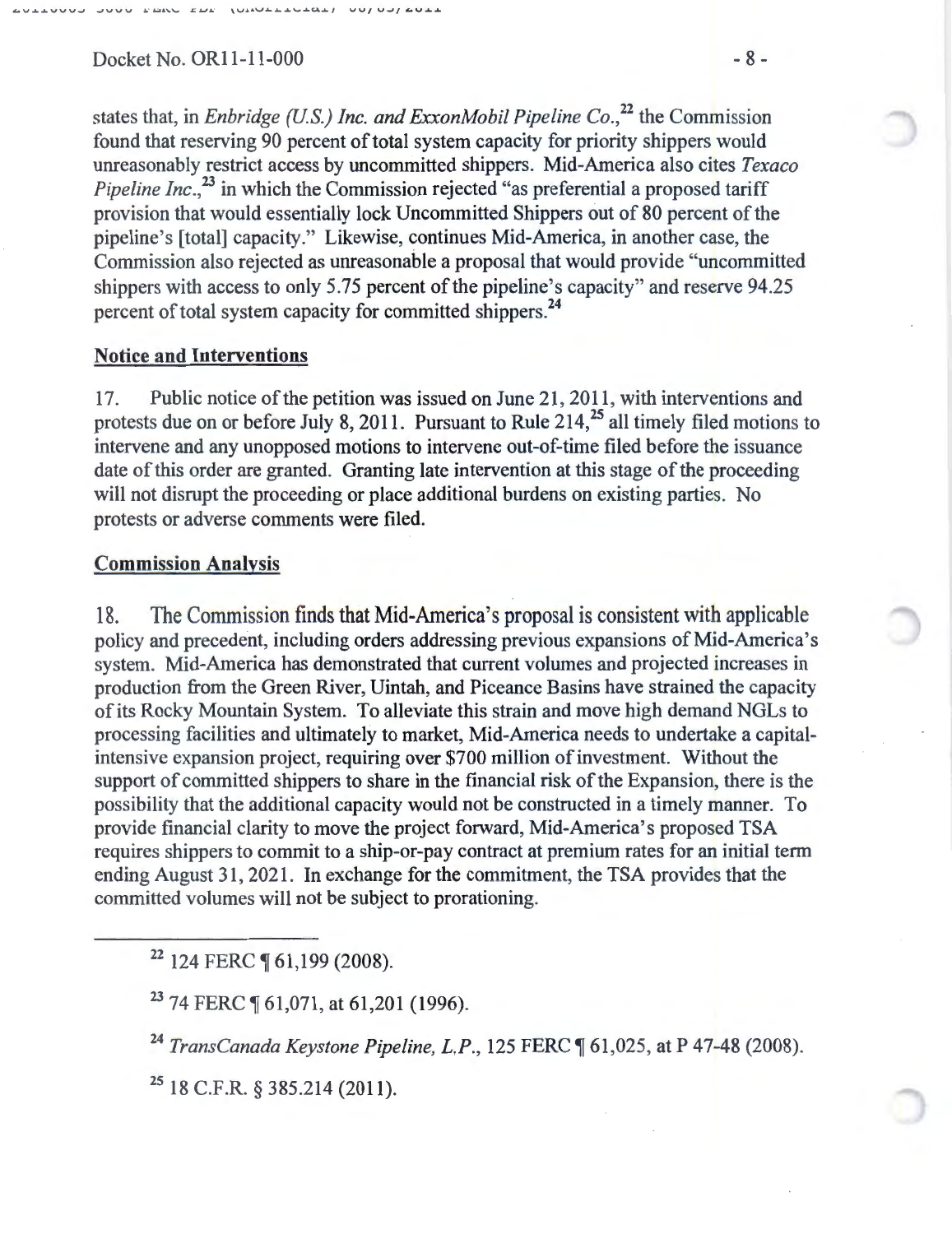Docket No. OR11-11-000 - 9 -

19. Mid-America appropriately distinguishes committed and uncommitted shippers and provides for rates consistent with the obligation of each class of shipper, while providing a significant amount of capacity for uncommitted shippers. In addition, the open season gave all potential shippers the opportunity to become committed shippers. Accordingly, the Commission grants Mid-America's unopposed petition for a declaratory order.

### The Commission orders:

Mid-America's petition for a declaratory order is granted, as discussed in the body of this order.

By the Commission.

 $(SEAL)$ 

Kimberly D. Bose, Secretary.